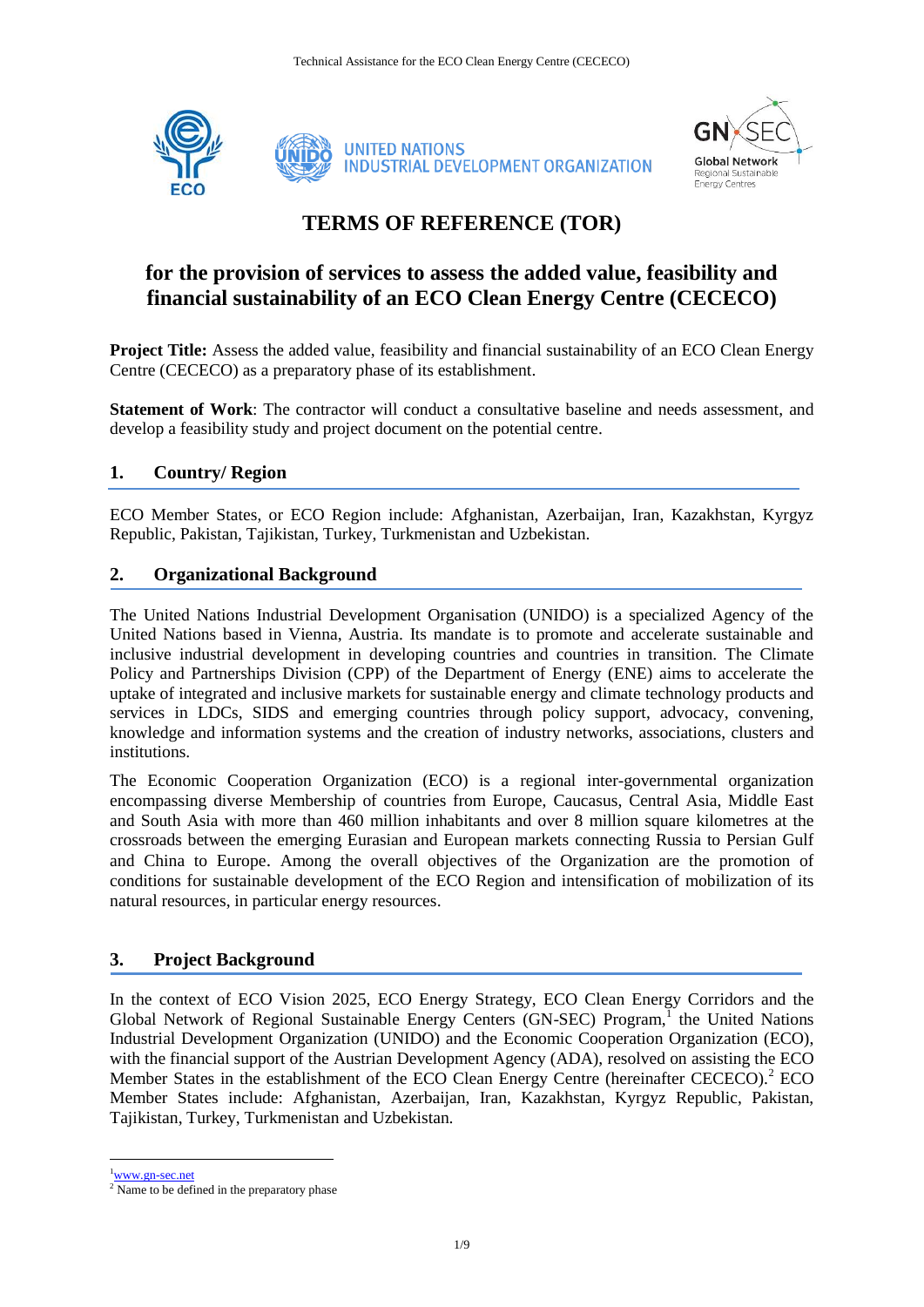The idea of establishment of CECECO was pioneered as the outcome of ECO-UNIDO consultations held in Vienna and Tehran over the past few years. This initiative was reflected in the ECO Vision 2025 – key strategic document of ECO – and its Implementation Framework stipulates the establishment of the Centre up to 2025 by ECO Secretariat and ECO Member States. The UN-ECO Resolutions on Cooperation adopted by UNGA sessions in 2014 and 2016, respectively, welcomed the idea of establishment of a regional energy centre with possible assistance of UN agencies. The major general objective of CECECO is the contribution towards increased access to modern, affordable, reliable and sustainable energy services, energy security and mitigation of negative externalities of the energy system (e.g. local pollution and GHG emissions) by creating an enabling environment for renewable energy and robust energy efficiency markets and investments. The project has progressed steadily throughout 2018 in terms of approval procedures and fund-raising.

The CECECO process is closely linked to the other centers operating under the umbrella of the GN-SEC. Energy represents one of the priority areas of cooperation within ECO along with trade and transport. ECO's energy agenda has recently been undergoing the paradigm shift towards transformation to clean and sustainable energy. This regional mainstream targets on unlocking ECO Region's tremendous cooperation opportunities in renewables (notably solar, wind, hydro and geothermal) as well as energy efficiency and conservation. The establishment of the Centre will complement and significantly contribute to the existing efforts of ECO to promote energy and transport connectivity in the region.

It has been recognized that there is a lack of ECO Region-wide in-depth analytical studies, which would quantify and evaluate the potential for transition to sustainable energy and investigate constraints to regional cooperation. In the light of the aforementioned and with a view to address the renewables and energy efficiency/conservation issues in an integrated manner, the partners have agreed to undertake a comprehensive consultative preparatory process, which will determine the added value, feasibility as well as the technical and institutional design of the center. The process envisages the broad stakeholder consultations, consultative/validation meetings, a needs assessment, feasibility study, and consideration and approval of a project document which will define the institutional and technical design of the center during the subsequent stage of development – start up/the first operational phase. The expected following project document will be based on the lessons learned from other centers and provide an overview on the preparatory results and activities. More specifically, the consultative preparatory phase will include the following interrelated milestones in coherence with each depending on the outcome/result of the former milestone:

- a. Develop the baseline and needs assessment report to set a quantifiable benchmark, determine the added value of the centre, and identify the priority needs of various stakeholders;
- b. Based on the results of the baseline and needs assessment, elaborate a feasibility study report with a view to determine the most effective/optimal institutional and technical design of the centre;
- c. Present the draft baseline/needs assessment and first outcomes of feasibility study of the process at a Consultative Meeting in the mid of 2019.
- d. Based on the results, map out the CECECO project document on the first operational phase, and present it, together with the feasibility study at a Regional Validation Meeting in the end of 2019;
- e. Discussion and approval of the project document by one of the ECO decision-making bodies (Council of Permanent Representatives, Regional Planning Council, Ministerial Meeting on Energy);
- f. Publication of the outline of the feasibility study/project document as a brochure/pamphlet for, *inter alia,* promotion and wider publicity among the ECO Member States and beyond, prior to launching the first operational phase.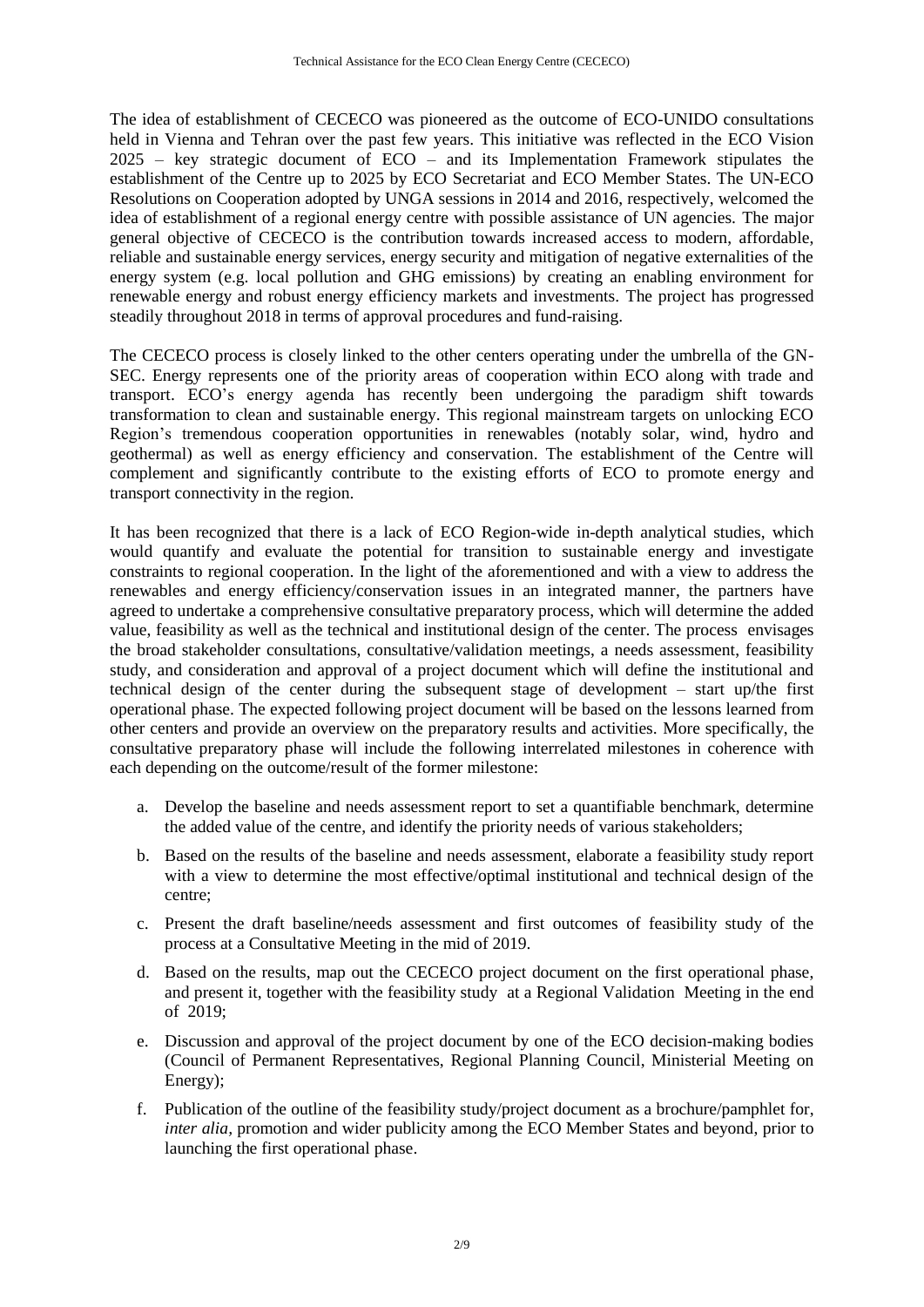In this context, the partners seek support of a professional energy consultancy company/institution/individual consultant with a strong focus on renewable energy and energy facility. **4. Objectives**

The objectives of the consultancy assignment are as follows:

- a. Undertake broad stakeholder consultations and develop the baseline and needs assessment report to study prerequisites and existing conditions in the ECO Region for establishment of the centre, set a quantifiable benchmark, determine the added value of the centre, and identify the priority needs of various stakeholders;
- b. Based on the results of the baseline and needs assessment, elaborate a feasibility study report with a view to determine the most effective/optimal institutional and technical design of the centre and its financial sustainability;
- c. Present the draft baseline/needs assessment and first outcomes of feasibility study of the process at a Consultative Meeting in the mid of 2019.
- d. Based on the results, map out the CECECO project document on the first operational phase and present it, together with the feasibility study at a Regional Validation Meeting in the end of 2019;
- e. Publication of the outline of the feasibility study/project document as a brochure/pamphlet for, *inter alia,* promotion and wider publicity among the ECO Member States and beyond, prior to launching the first operational phase. The information and recommendations of the feasibility study/project document should be instrumental to the policy-makers and other stakeholders at the regional and national level.

| <b>Tasks</b>                                                                                                                                                                                                                                                                                                                                                                                                                                                                                                                                                                                                                                                                                                                                                                                                                              | <b>Deliverables</b>                                        | <b>Estimated Duration</b>      |                                                                          |
|-------------------------------------------------------------------------------------------------------------------------------------------------------------------------------------------------------------------------------------------------------------------------------------------------------------------------------------------------------------------------------------------------------------------------------------------------------------------------------------------------------------------------------------------------------------------------------------------------------------------------------------------------------------------------------------------------------------------------------------------------------------------------------------------------------------------------------------------|------------------------------------------------------------|--------------------------------|--------------------------------------------------------------------------|
|                                                                                                                                                                                                                                                                                                                                                                                                                                                                                                                                                                                                                                                                                                                                                                                                                                           |                                                            | <b>Inter</b><br>national Cons. | Local Cons. in<br><b>ECO</b> countries<br>(local rates/<br>working days) |
| Preparation of an inception report on<br>1.<br>the assignment (including detailed time<br>schedule, mile-stones, needs assessment<br>and feasibility study methodology,<br>stakeholder meetings<br>planned<br>and<br>interviews); participate in a physical<br>kick-off meeting at ECO; It should also<br>provide:<br>a. A table of content of the needs<br>assessment report;<br>b. A list of documents to be reviewed<br>c. A list of stakeholders to be contacted<br>and interviewed:<br>The finalised questionnaire based on<br>the draft questionnaires received from<br>UNIDO and ECO, which shall also<br>reflect the nexus approach and<br>important cross-cutting issues, such<br>as gender equality, social standards,<br>poverty reduction, trade, water, and<br>environmental<br>sustainability<br>and<br>climate resilience. | Inception report (incl.<br>UNIDO, ECO and<br>ADA comments) | $5 \text{ w/d}$                | 5 w/d                                                                    |

## **5. Scope of the required consultancy services**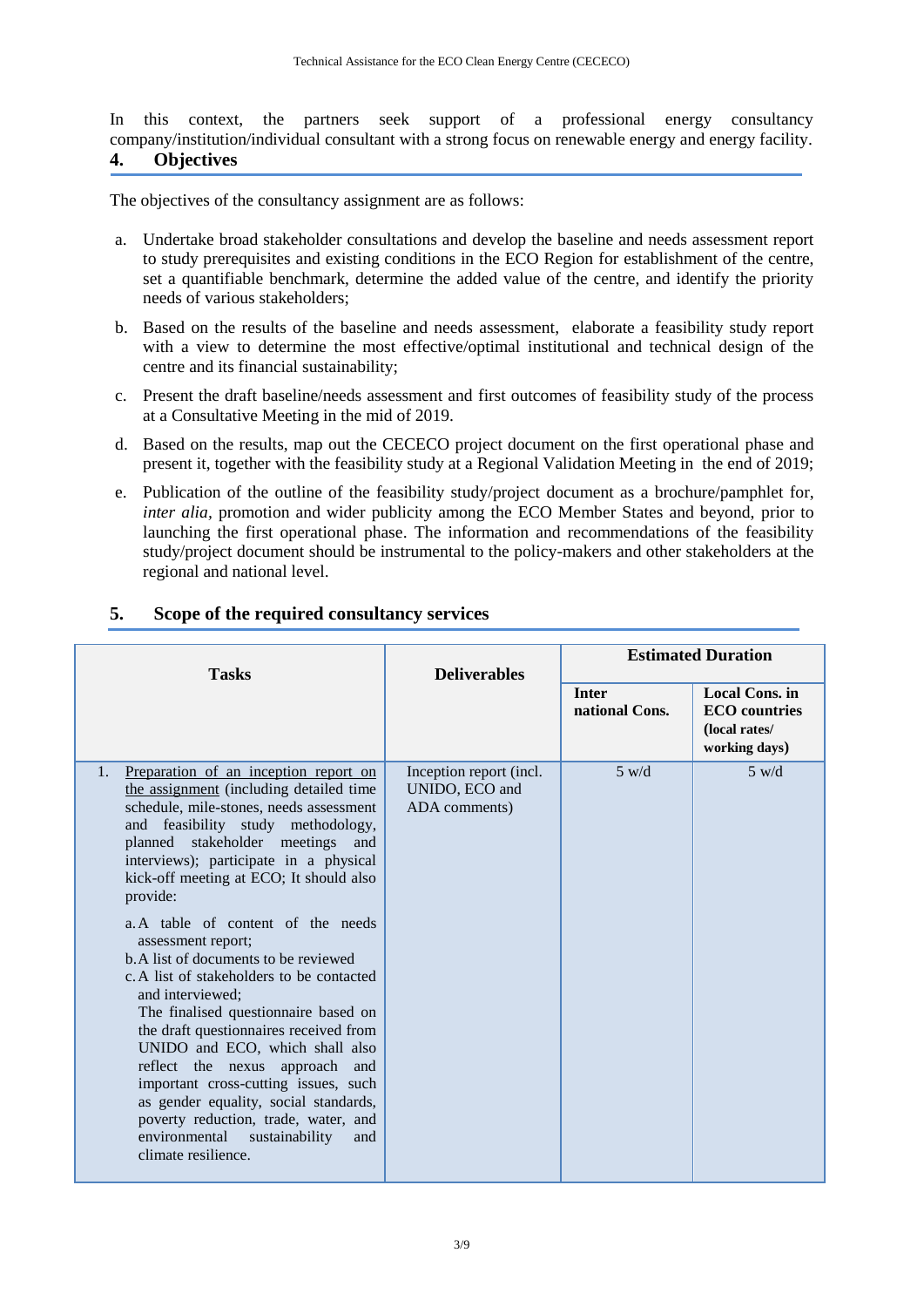| 2. Designing and elaboration of<br>the           | Validated baseline and    | $20$ w/d | 30 w/d |
|--------------------------------------------------|---------------------------|----------|--------|
| baseline and needs assessment report             | needs assessment          |          |        |
| (maximum of 60 pages) to determine the           | report in English (incl.  |          |        |
| need and added value of such a regional          | inputs from               |          |        |
| RE&EE centre, which will serve as a              | consultative/             |          |        |
| basis for the feasibility study; the report      | validation meeting        |          |        |
| shall offer a flexible, value for money          | and partners); the        |          |        |
| service, which delivers high quality             | report will be            |          |        |
| within<br>and<br>documentation<br>advice         | provided fully edited     |          |        |
| required timelines; the report will feed         | and ready to be           |          |        |
| into the ongoing ECO energy agenda;              | published; it shall be    |          |        |
| the report will be produced by desk              | written in a form that    |          |        |
| review of existing publications, policy          | it can be easily          |          |        |
| documents and studies, as well as                | integrated into the       |          |        |
| through the collection of inputs from key        | CECECO project            |          |        |
| stakeholders by using a questionnaire            | document later on;        |          |        |
| (e.g. interviews, filled questionnaires); if     |                           |          |        |
| the scope of the assignment and the team         | - List of contacted       |          |        |
| structure of the contractor allows, the          | stakeholders and          |          |        |
| stakeholder consultations should include         | reviewed literature;      |          |        |
| a number national workshops with key             |                           |          |        |
| players in the respective countries              | - Photo documentation     |          |        |
| (working on the questionnaire in                 | on meetings and           |          |        |
| groups); UNIDO will provide a draft              | potential national        |          |        |
| questionnaire for the baseline and needs         | workshops;                |          |        |
| assessment to be adapted by the                  |                           |          |        |
| consultants; the baseline and needs              | - Statistical analysis of |          |        |
| assessment report will include at least          | the received results      |          |        |
| the following aspects/tasks:                     | through the               |          |        |
|                                                  | questionnaire and         |          |        |
| a. Situation Analysis: General energy            | interviews (the latter    |          |        |
| overview of the ECO region and its               | in .xls format and        |          |        |
| attendant<br>(technical,<br>features             | including graphs); the    |          |        |
| organizational,<br>commercial,                   | consultants will          |          |        |
| institutional, regulatory, etc.): Energy         | provide/accumulate at     |          |        |
| and<br>security<br>challenges;<br>access         | least 25 filled           |          |        |
| food<br>water,<br>and<br>energy,                 | questionnaires per        |          |        |
| environment/climate nexus issues;                | ECO country;              |          |        |
| potential contribution of RE&EE                  |                           |          |        |
| solutions<br>and<br>their<br>co-benefits;        |                           |          |        |
| RE&EE market survey and trends in                |                           |          |        |
| the ECO region; status of local                  |                           |          |        |
| private sector and employment in the             |                           |          |        |
| RE&EE sector; existing regional and              |                           |          |        |
| national sustainable energy policy and           |                           |          |        |
| incentive frameworks; availability of            |                           |          |        |
| <b>RE&amp;EE</b><br>human<br>local<br>resources; |                           |          |        |
| existing<br>capacity<br>development              |                           |          |        |
| initiatives and research institutions/           |                           |          |        |
| programs; availability of RE&EE                  |                           |          |        |
| investment and market data; the                  |                           |          |        |
| analysis will include gender aspects             |                           |          |        |
|                                                  |                           |          |        |
| and provide gender aggregated data;              |                           |          |        |
| Analysis of challenges/barriers and<br>b.        |                           |          |        |
| drivers/opportunities in the RE&EE               |                           |          |        |
| sector: Identify and prepare a list of           |                           |          |        |
| enabling factors and barriers for the            |                           |          |        |
| local RE&EE market, private sector               |                           |          |        |
| and industry in ECO; determine how               |                           |          |        |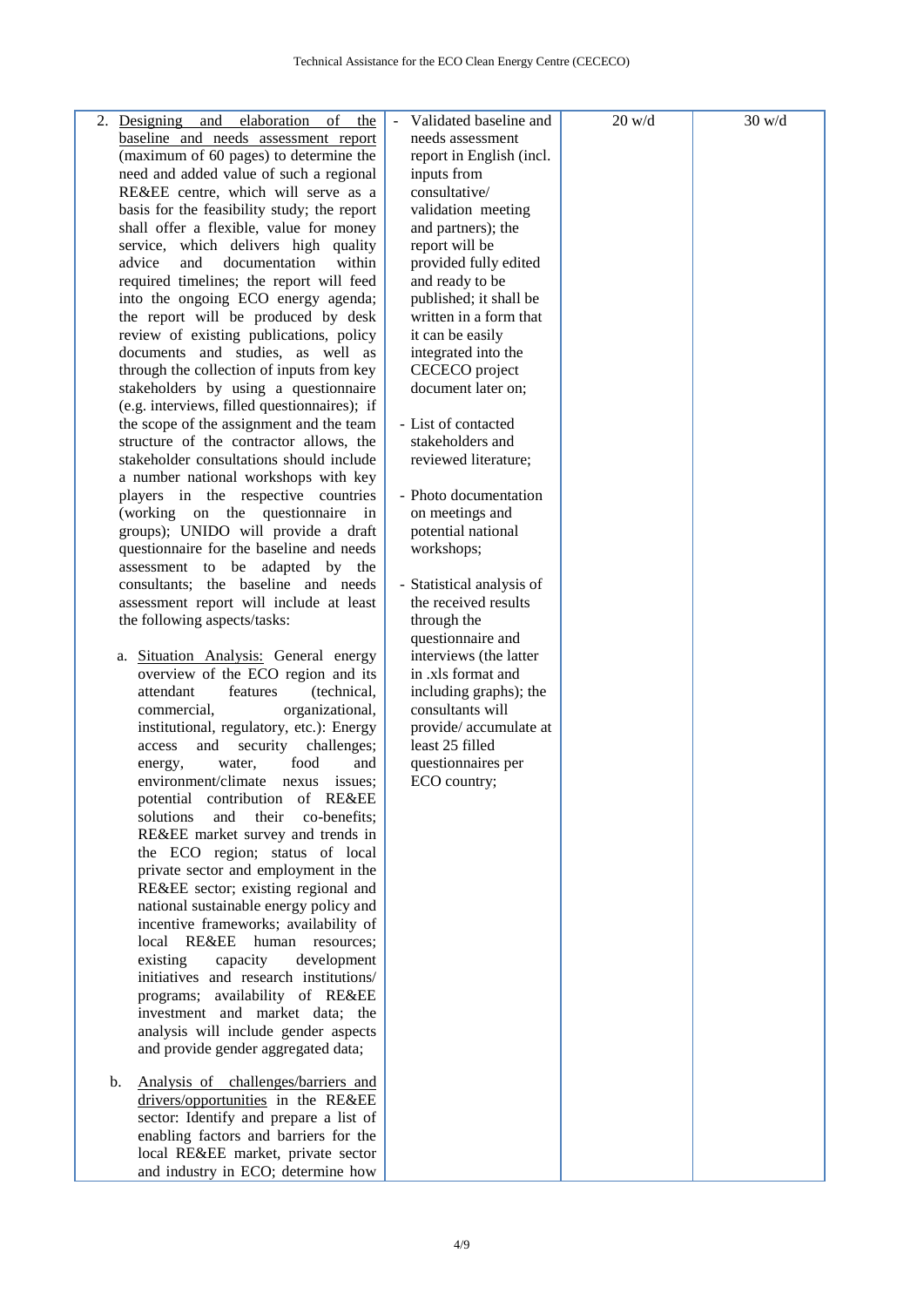| regional cooperation could contribute<br>reduce barriers<br>(comparative)<br>to<br>advantage) and strengthen existing<br>drivers to reach economies of scales.<br>Stakeholder and needs analysis:<br>c.<br>Undertake a mapping of the most<br>important public and private RE&EE<br>stakeholders<br>and<br>analyse<br>them<br>according<br>their<br>to<br>interests,<br>positioning and possible roles in the<br>CECECO initiative; clearly identify<br>the individual priority needs of<br>relevant stakeholders in the RE&EE<br>sector; consider particularly the views<br>of the private sector and civil society<br>(e.g. gender groups);<br>Elaborate a<br>matrix of planned, ongoing<br>and<br>completed RE&EE programs<br>and<br>projects in the ECO region and<br>identify possible fields of cooperation<br>and synergies exploring inputs from<br>other relevant institutions within the<br>ECO region and outside<br>(e.g.,<br>IRENA, UN, EU, IFIs, GIZ, GEF and<br>other environment-related facilities,<br>$etc.$ );<br>d.<br>Institutional SWOT Analysis of the<br>current regional support framework<br>concerning RE&EE in the ECO;<br>outline strengths and weaknesses<br>including the risk factors. |                                                                                                                                                                                                                                                                                                                                                           |                  |                  |
|------------------------------------------------------------------------------------------------------------------------------------------------------------------------------------------------------------------------------------------------------------------------------------------------------------------------------------------------------------------------------------------------------------------------------------------------------------------------------------------------------------------------------------------------------------------------------------------------------------------------------------------------------------------------------------------------------------------------------------------------------------------------------------------------------------------------------------------------------------------------------------------------------------------------------------------------------------------------------------------------------------------------------------------------------------------------------------------------------------------------------------------------------------------------------------------------------------------------|-----------------------------------------------------------------------------------------------------------------------------------------------------------------------------------------------------------------------------------------------------------------------------------------------------------------------------------------------------------|------------------|------------------|
| Elaboration of a feasibility study report<br>3.<br>(maximum 50 pages) on the ECO Clean<br>Energy Centre (CECECO) upon the<br>guiding premise of the baseline and<br>needs assessment. The study will be<br>formulated in a way, which will allow its<br>easy integration into the CECECO<br>project document using a template of its<br>structure, to be provided by UNIDO. The<br>feasibility study will include at least the<br>following elements/tasks:<br>a. Map out the most effective and<br>feasible institutional and technical<br>design of the center; the design shall<br>be guided by the principles of<br>relevance (for the needs of the<br>population and private sector), local<br>socio-economic<br>ownership,<br>and<br>environmental<br>sustainability<br>and<br>impact (see guiding principles of the<br>UNIDO regional centres model);<br>review and consider the lessons<br>learned of ECO and other regional<br>sustainable<br>energy<br>centres<br>and<br>them in the design;<br>incorporate                                                                                                                                                                                                  | Validated feasibility<br>$\blacksquare$<br>study report in English<br>(incl. received<br>comments during the<br>validation meeting<br>and partners); the<br>study will be provided<br>fully edited and ready<br>to be published; it<br>shall be written in a<br>form that it can be<br>easily integrated into<br>the CECECO project<br>document later on. | $20 \text{ w/d}$ | $15 \text{ w/d}$ |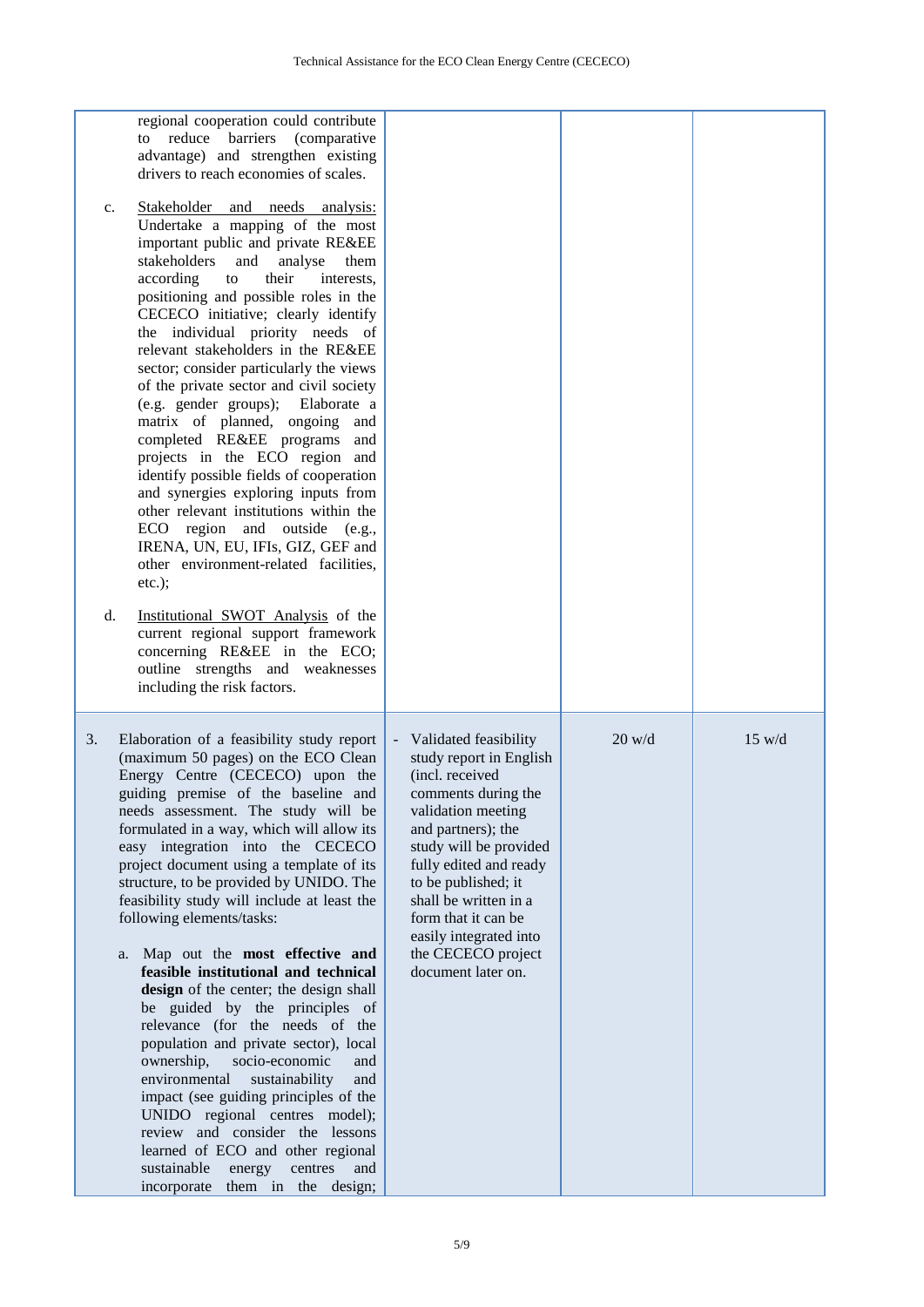undertake a risk analysis and propose a risk mitigating activities for each of the potential risks identified during the stakeholder and SWOT analysis and incorporate them in the design;

- b. Propose **the most effective and feasible scope of mandate, strategic positioning, areas of intervention, key functions and services of CECECO**; the mandate and focus of the centre shall demonstrate strong added value (relevance), contribute to the ECO energy agenda and complement or up-scale other regional and national programs or projects in the short-term and longterm; define the clear comparative advantage of the centre and specify the fields in which it should not work; clarify its connection and relevance to the ECO private sector and industry; examine the role of the public and private sectors and options for public-private partnerships (PPPs) in promoting renewables and energy efficiency/conservation within the centre;
- c. Outline **the most effective and feasible integration of the Centre in the existing ECO institutional structure** in the context of its upcoming energy agenda; define the cross-cutting areas with other thematic and regional programs; work out the suitable governance structure and internal decision making process, as well as internal rules and procedures (e.g. procurement, staff); define the relationship between the centre and other regional organizations; identify the division of labour between the centre and other institutions or the private sector (what should the centre do and what others can do better);
- d. Develop **the result framework** (incl. measureable gender-sensitive indicators) for the recommended list of technical activities of the centre during the first operational phase for each of the areas of intervention to be defined (e.g. technology demonstration, promotion of trade, investment, entrepreneurship and innovation, policy development and implementation, capacity development, knowledge management and awareness raising);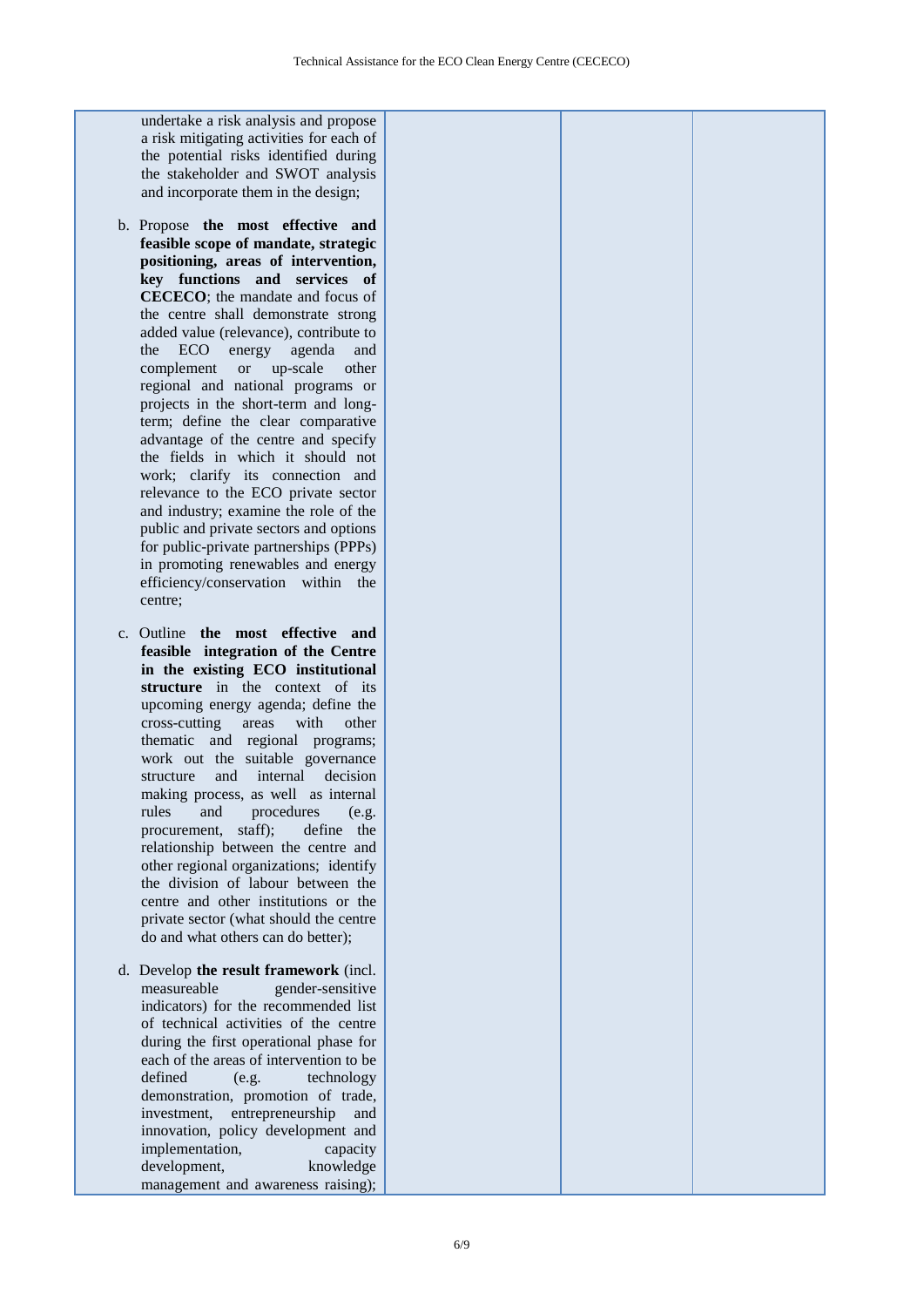|    | the framework shall aim at high<br>impact; propose a cost estimate for<br>each of the activities for the first<br>operational phase of the centre<br>four<br>(expected<br>to<br>be<br>years);<br>UNIDO/ECO will provide a template<br>for the result framework;<br>e. Based on the result framework for the<br>technical program and the ECO<br>resource planning concerning its<br>agenda,<br>develop<br>energy<br>an<br><b>of</b><br>estimation<br>needed<br>administrative and staff resources<br>required for the first operational<br>phase of the center; develop a staff<br>chart for the first operational phase;<br>f. Based on the result framework, and<br>administrative and staff resource<br>planning, elaborate an indicative<br><b>budget</b> for the first operational phase<br>of the centre (42 months); it shall<br>include running costs (e.g. office,<br>staff, equipment), as well as technical<br>operational<br>costs<br><i>(technical)</i><br>activities); determine the financial<br>feasibility of the centre based on the<br>funding and available resources<br>(equity, donor commitments, in-kind<br>contributions);<br>define<br>different<br>financial scenarios;<br>financial<br>Suggest<br>a<br>g.<br>mobilization<br>sustainability/fund<br>strategy for the first operational<br>phase; propose different business<br>models to ensure the long-term<br>financial sustainability of the centre; |                                                                                                      |       |       |
|----|--------------------------------------------------------------------------------------------------------------------------------------------------------------------------------------------------------------------------------------------------------------------------------------------------------------------------------------------------------------------------------------------------------------------------------------------------------------------------------------------------------------------------------------------------------------------------------------------------------------------------------------------------------------------------------------------------------------------------------------------------------------------------------------------------------------------------------------------------------------------------------------------------------------------------------------------------------------------------------------------------------------------------------------------------------------------------------------------------------------------------------------------------------------------------------------------------------------------------------------------------------------------------------------------------------------------------------------------------------------------------------------------------------------------------------------|------------------------------------------------------------------------------------------------------|-------|-------|
|    | generation<br>propose<br>revenue<br>activities;<br>h. Identify development partners with<br>support<br>the<br>first<br>interest<br>to<br>operational phase of the Centre<br>financially<br>and technically<br>(e.g.<br>seconded experts).                                                                                                                                                                                                                                                                                                                                                                                                                                                                                                                                                                                                                                                                                                                                                                                                                                                                                                                                                                                                                                                                                                                                                                                            |                                                                                                      |       |       |
| 4. | Contribute to the execution and follow-up<br>of the Regional Consultative Meeting on<br>the needs assessment and feasibility study<br>in the end of 2019; prepare the meeting<br>report in collaboration with ECO<br>Secretariat and incorporate the comments<br>of the working groups (to be established at<br>meeting) into<br>the<br>documents;<br>the<br>contribute to the agenda-setting, power<br>point presentations and other necessary<br>proceedings; act as moderator in working<br>groups; the contractor will develop and                                                                                                                                                                                                                                                                                                                                                                                                                                                                                                                                                                                                                                                                                                                                                                                                                                                                                               | Meeting report<br>Incorporated<br>comments<br>Meeting agenda<br>Presentations<br>Photo documentation | 7 w/d | 2 w/d |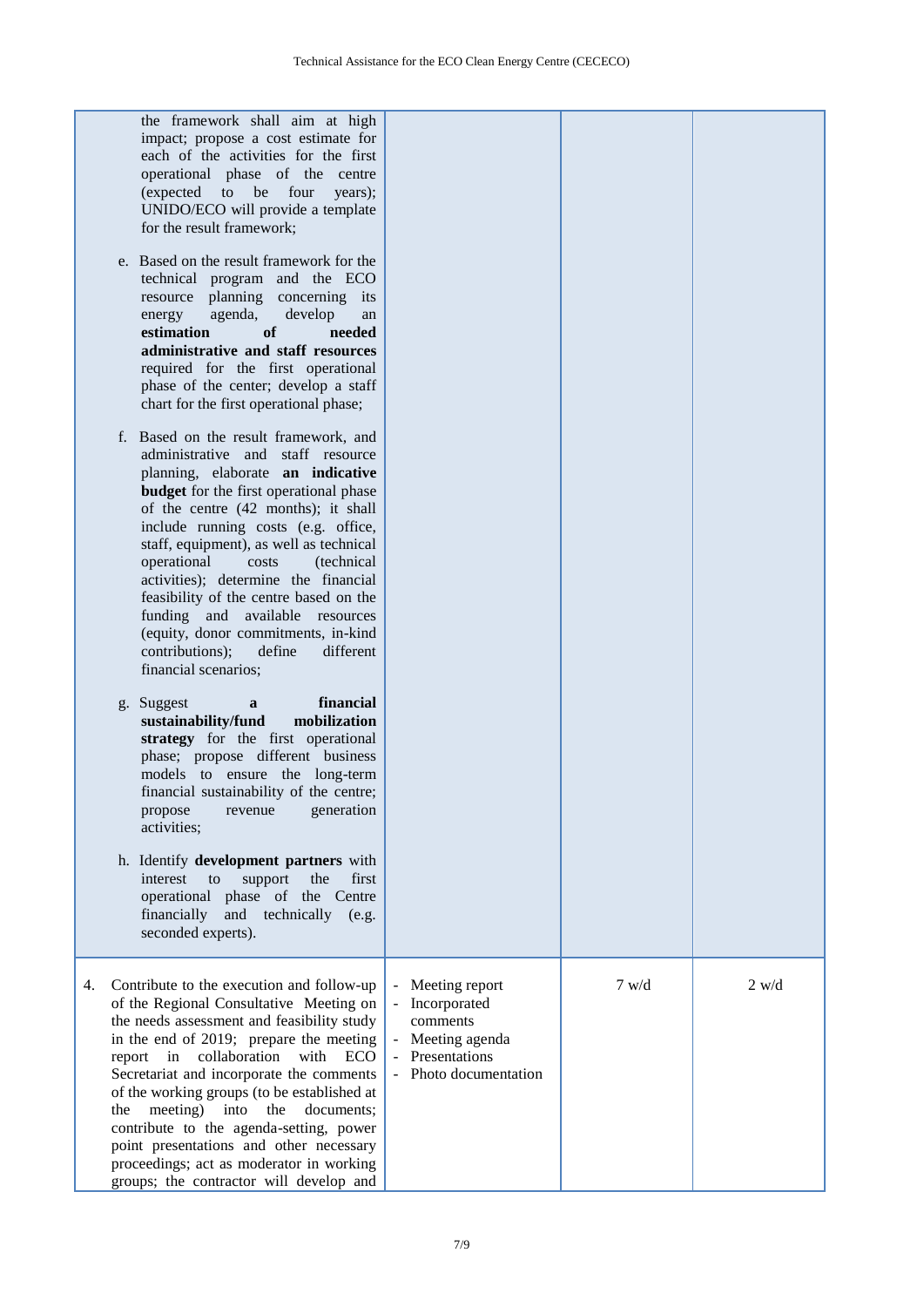| Meeting.     | hand-over a photo documentation of the<br>meeting; Present the outline of the<br>CECECO project document at the subject |                                                                                            |                  |                  |
|--------------|-------------------------------------------------------------------------------------------------------------------------|--------------------------------------------------------------------------------------------|------------------|------------------|
| 5.           | Develop the CECECO project document<br>in cooperation with UNIDO using the<br>template/structure to be provided.        | - Final CECECO<br>Project document<br>fully edited and<br>publishable<br>- Meeting minutes | $15 \text{ w/d}$ | $3 \text{ w/d}$  |
| 6.           | Develop a brochure and power point<br>presentation on the center in English.                                            | Brochure and power<br>point presentation in<br>English;                                    |                  | $3 \text{ w/d}$  |
| <b>TOTAL</b> |                                                                                                                         |                                                                                            | $67$ w/d         | $58 \text{ w/d}$ |

#### **6. Deliverables and indicative time schedule**

The consultant will be required to deliver the **following project outputs in accordance with the time schedule**:

| $\bullet$ | Item | <b>Final Inception report</b> - incl. table of content of baseline report and of  |                 |
|-----------|------|-----------------------------------------------------------------------------------|-----------------|
|           |      | the feasibility study as well as proposed changes to the scope of work Within two |                 |
|           |      | made in the kick-off meeting (take minutes of the meeting)                        | weeks           |
|           | Item | Final report including final needs assessment report, feasibility study           | 15              |
|           |      | report, CECECO project document and a brochure/pamphlet                           | <b>November</b> |
|           |      |                                                                                   | 2019            |

In addition, the consultant will be required to deliver the following to the partners:

#### Item **High-resolution photographs (min. 2 MB, at least ten photos)** – that illustrate the undertaken activities. The consultants will cede all appertaining rights to unlimited use of the respective pictures to UNIDO, ECO and ADA.

The reports should be submitted in English language, as MS Word files in a format suitable for electronic transmission. In addition, twelve hard copies of the CECECO project document and brochures/pamphlets each should also be provided. The Consultants may be required to make a presentation on the findings to ECO Member States' officials. This decision could be made at a later stage.

#### **7. Coordination and Reporting**

The experts/consultants will work under the supervision and guidance of the UNIDO and ECO Project Managers. During the assignment, the consultant will coordinate closely with the Austrian Development Agency (ADA) and other regional and national key stakeholders. Close coordination of the desk study with the project partners, at their discretion, is required to the extent needed to ensure the study's relevance to the ECO Region.